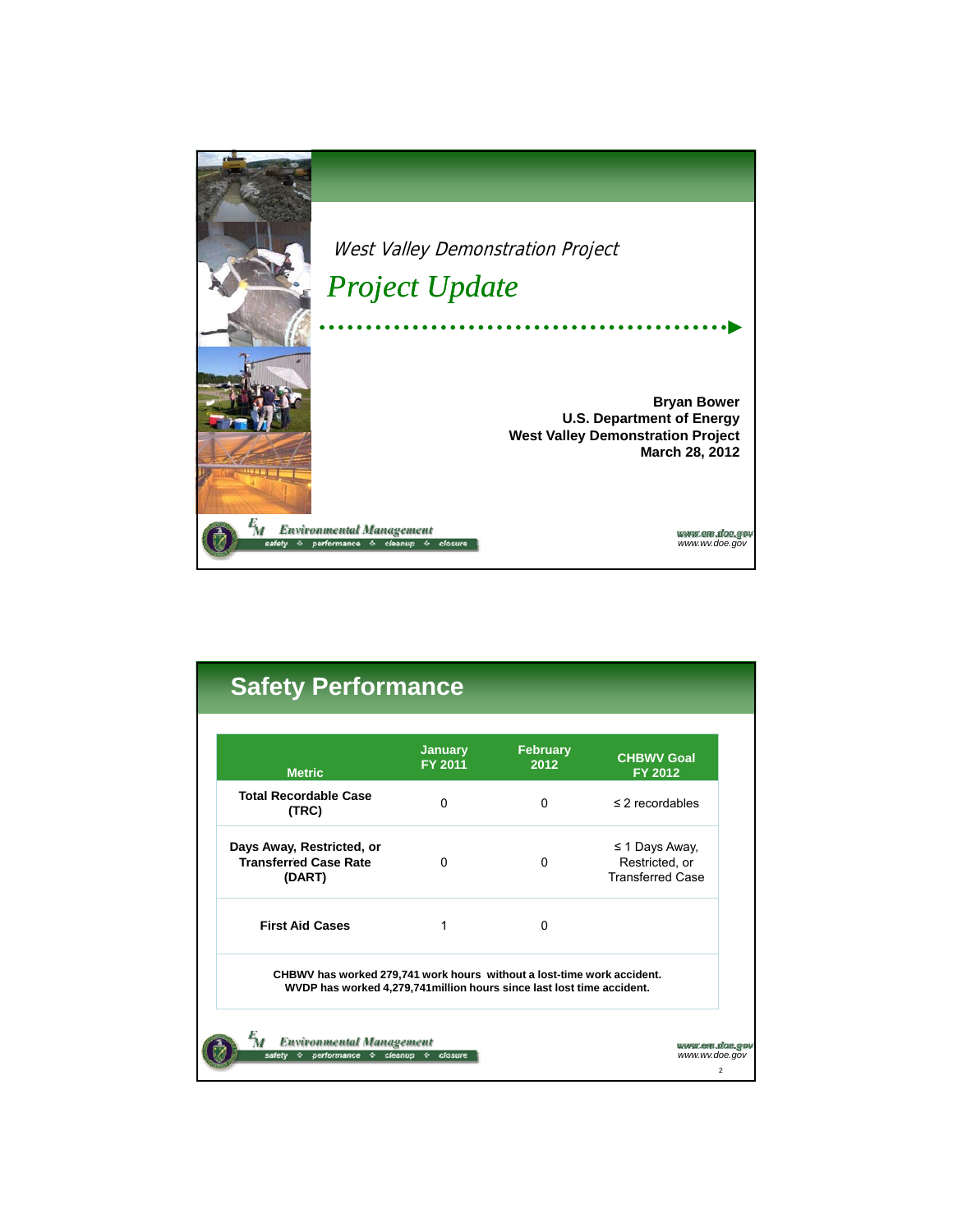## **Main Processing Plant Accomplishments**

- Completed removal of instruments and tubing in the Upper Extraction Aisle (UXA) Upper Extraction Aisle
- Initiated asbestos abatement in the Mass Spec Lab
- Documentation for 14 high hazard cells/areas reviewed for radiological characterization

**Environmental Management** & performance & cleanup





**Cleared UXA of instruments and tubing**

*www.wv.doe.gov* 3

# **O1-14 Building Accomplishments**

#### Completed

'nτ

- Asbestos sampling
- Electrical isolation of the main materials characterization center (MCC)
- Temporary power installation
- Preparations for ammonia tank removal
- Preparations for cutting access into waste dispensing cell







**Electrical Isolation of Main MCC** илли ет дае авт *www.wv.doe.gov* 4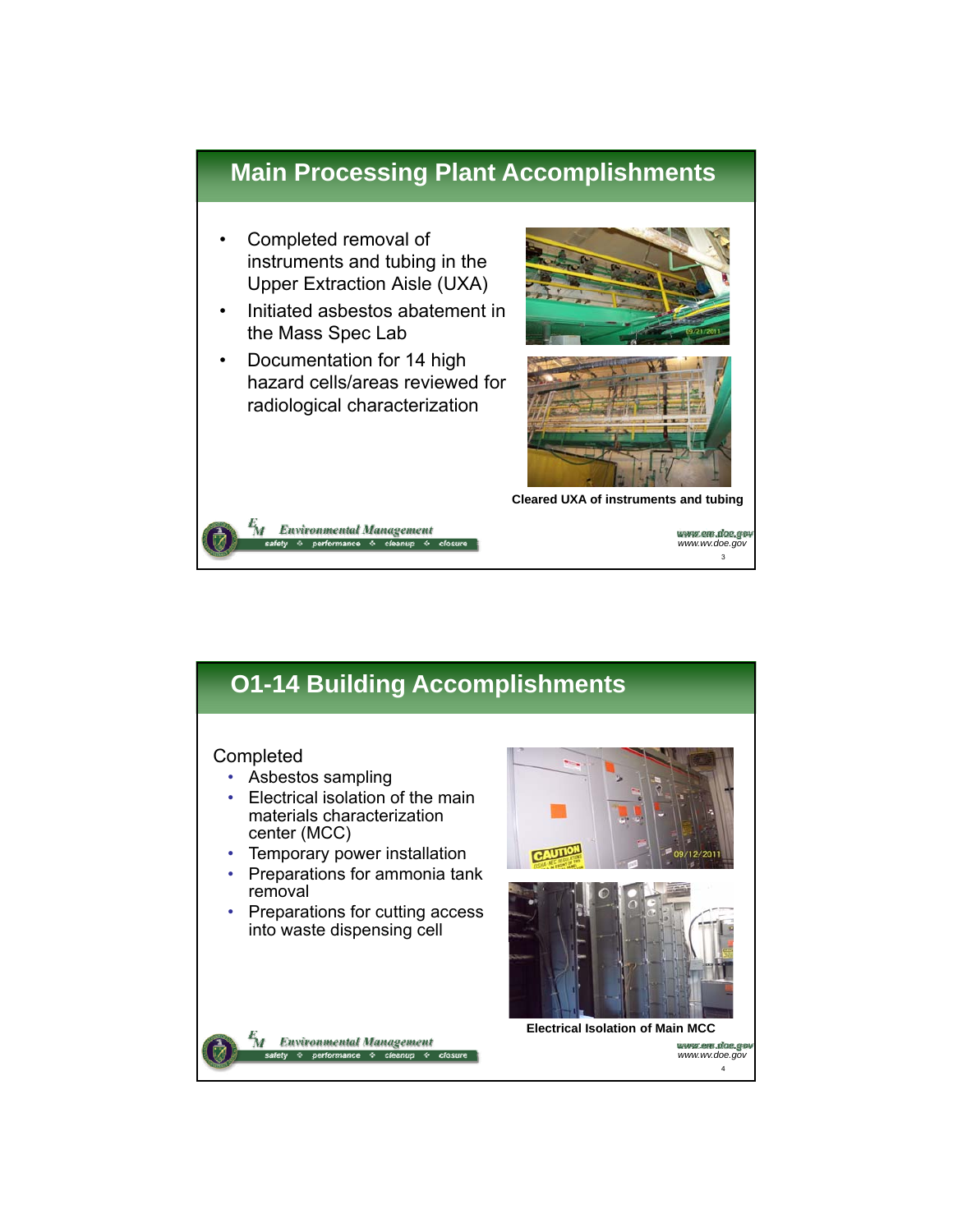

# **HLW Canister Storage Accomplishments**

- Mobilized and completed drilling for deep bore soil sampling<br>for sub-surface soils characterization report for HLW interim canister storage area/pad
- Removed 14 drums and 2 lines from and 2 lines Chemical Process Cell (CPC)



**Boring of Sub-Surface Soils**



иуми ет дае до *www.wv.doe.gov* 6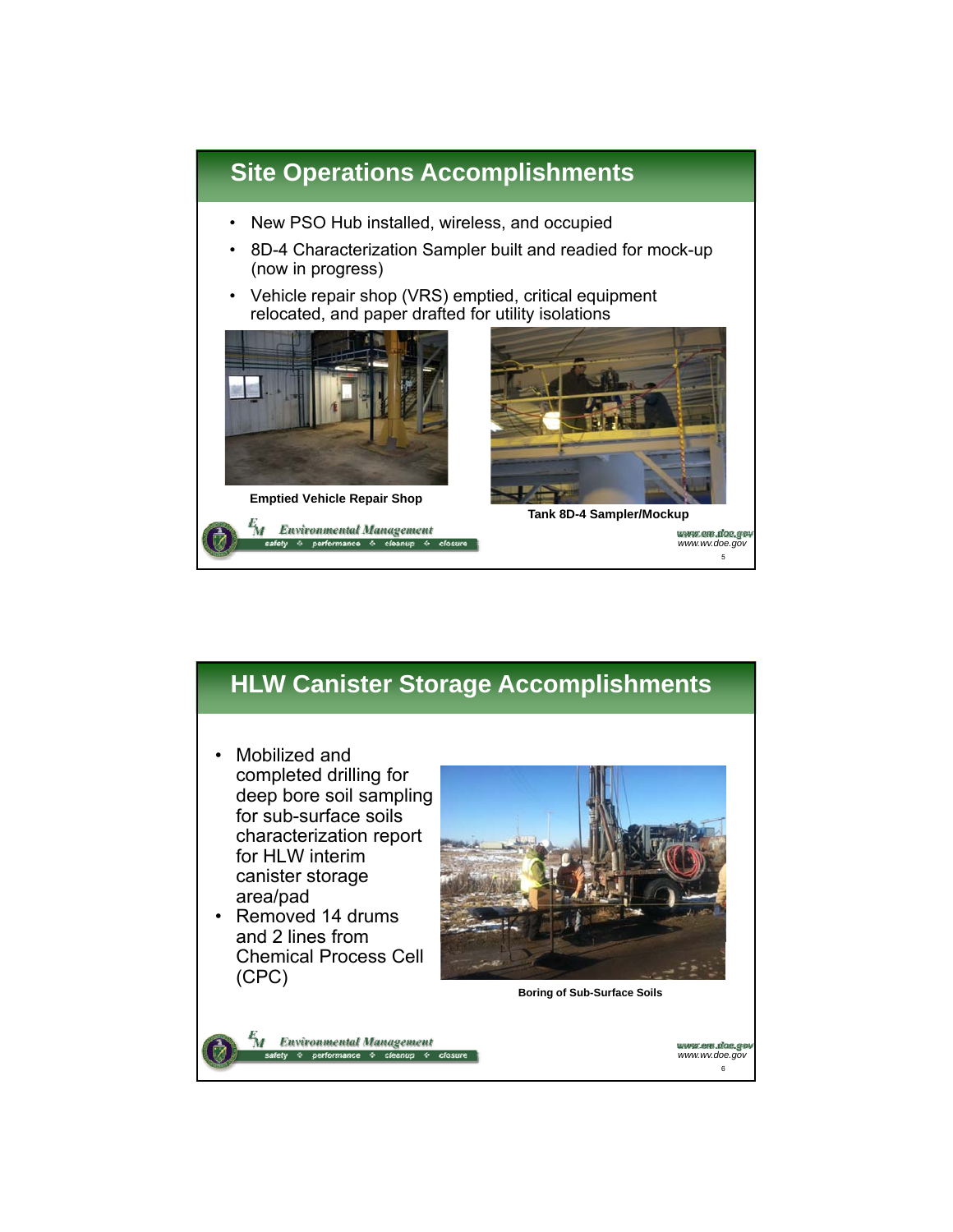

### **Waste Operations Accomplishments - Waste Processing, continued**

#### RHWF

- Processed Box12-4490-V at RHWF
	- The material was removed, size reduced, and packaged as TRU waste
	- 4 drums of TRU waste placed into Kistner box and moved to LAG storage

#### LAG Facility

- Drum crushing
- 6 B25 boxes have been generated



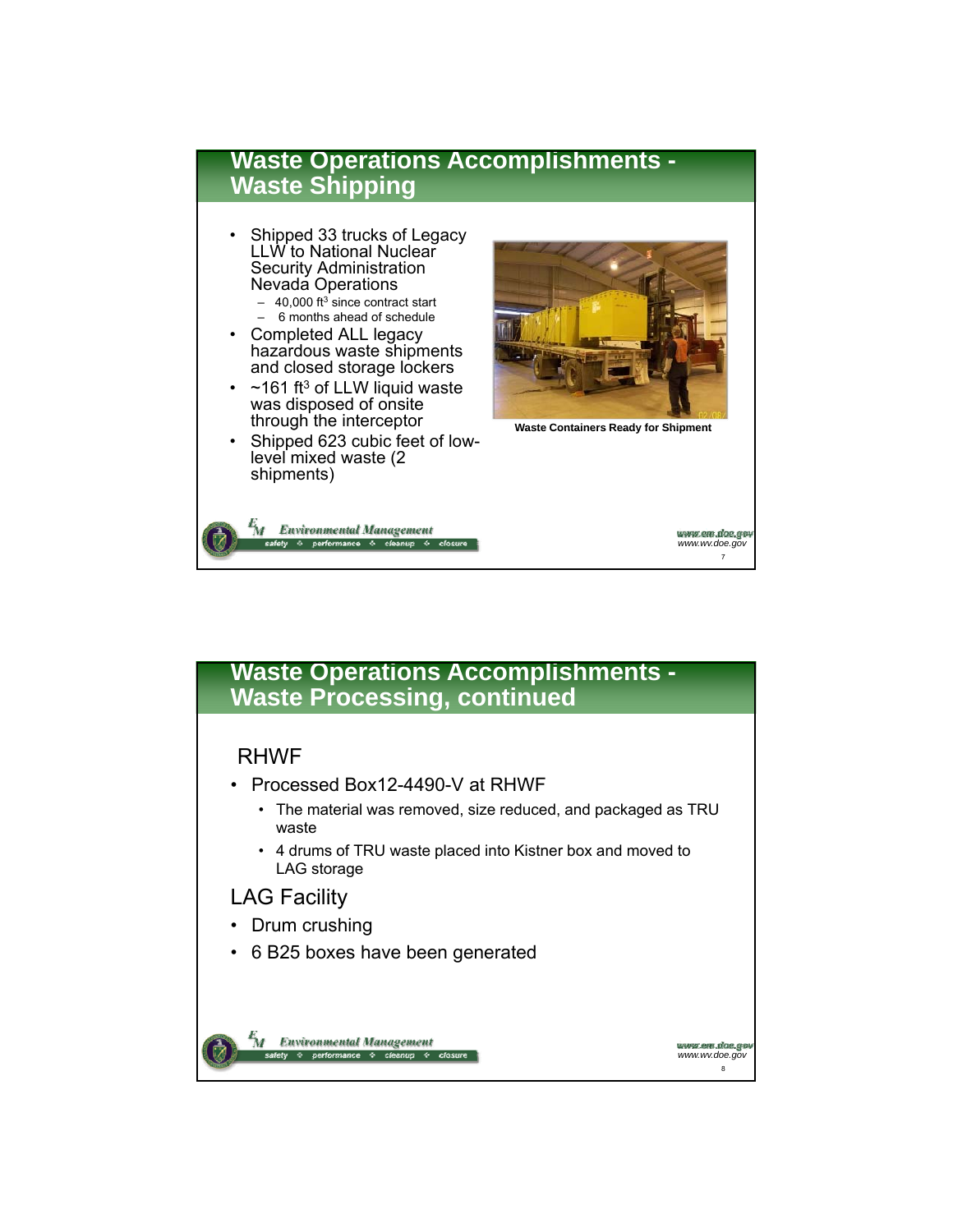

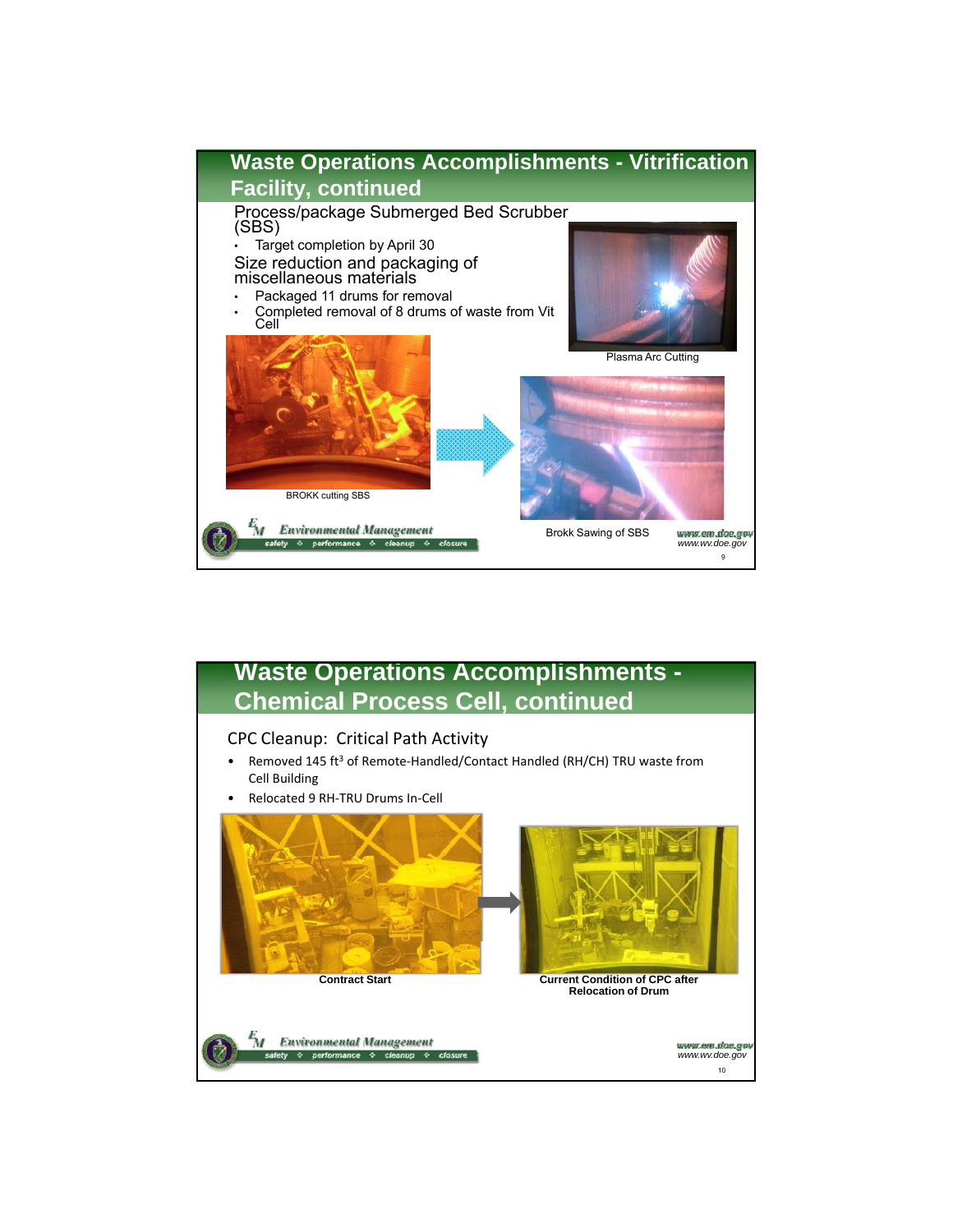

## **Waste Operations Challenge HLW Melter (CFMT/MFHT), continued**

- Waste Incidental to Reprocessing (WIR) Evaluation in place for the melter
- Not inType B Casks (IP2)
- Melter not grouted (yet)
- Estimated melter shipping weight:  $\sim$ 380,000 lbs
- Exceeds standard allowable railway dimensions





www.em.dae.go *www.wv.doe.gov* 12